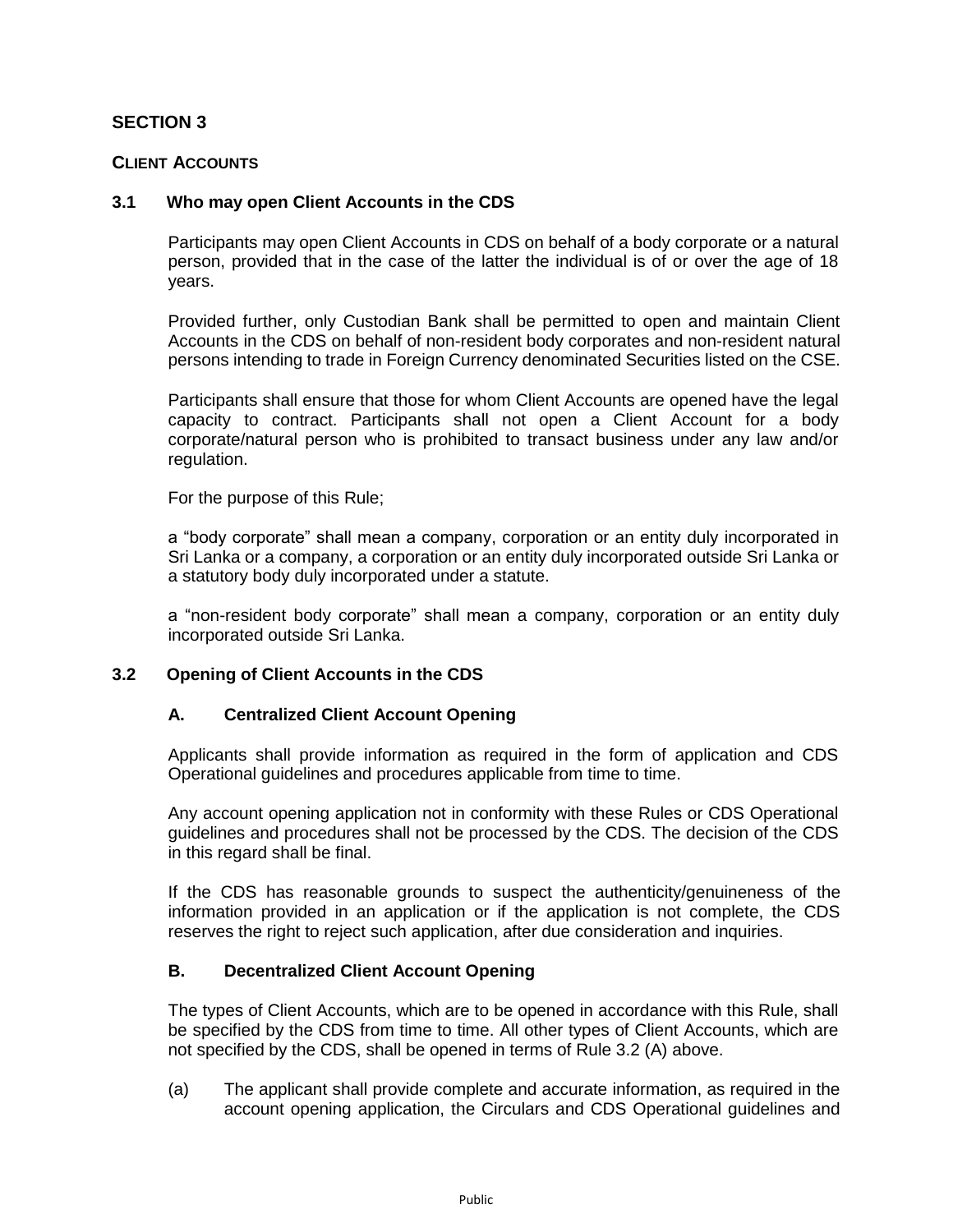procedures applicable from time to time and any other applicable laws, rules and regulations pertaining to same, to the Participant.

- (b) The Participant shall open a Client Account in the CDS in accordance with these Rules, CDS Operational guidelines and procedures and Circulars applicable from time to time, and other applicable laws, rules and regulations pertaining to same.
- (c) Any account opening application, which is not in conformity with these Rules, the CDS Operational guidelines and procedures and Circulars applicable from time to time and any other applicable laws, rules and regulations pertaining to same shall not be processed by the Participant.
- (d) The Participant shall be responsible and held liable to the CDS for any Client Account opened in the CDS, based on incomplete and/or inaccurate information.
- (e) Upon opening the Client Account in respect of an applicant, the Participant shall forthwith submit to the CDS, a copy of the duly signed account opening application along with the required information, in the manner specified by the CDS in the CDS Operational guidelines and procedures applicable from time to time, for verification by the CDS.
- $(f)$  In the event, the CDS has reasonable grounds to suspect;
	- (i) that the Client Account concerned has been opened by the Participant contrary to these Rules;
	- (ii) the authenticity/genuineness of the information provided in an account opening application; or
	- (iii) that the account opening application is inaccurate and/or incomplete,

the CDS shall have the right to suspend the Client Account in terms of Rule 3.6 (a) of these Rules, until a clarification, explanation and/or further documentation (as applicable) in such regard is provided by the Participant. The Participant shall submit a written clarification, explanation and/or further documentation (as applicable) to the CDS within three (03) Market Days from the date of request for such written clarification, explanation and/or further documentation (as applicable) by the CDS.

The suspension imposed on the Client Account will be removed by the CDS, upon the Participant submitting a clarification, explanation and/or further documentation (as applicable) to the satisfaction of the CDS. In such event the Participant shall pay a 'Reinstatement Fee' as determined by the CDS from time to time, for the removal of the suspension.

If the Participant fails to submit a clarification, explanation and/or further documentation (as applicable) to the satisfaction of the CDS, the CDS shall have the right to close such Client Account in terms of Rule 3.6 (b) of these Rules, with written notice to the Participant, provided that such Client Account has no portfolio balance.

In the event the Client Account concerned has a portfolio balance, the Participant shall take necessary steps to divest the Securities held in such Client Account within Seven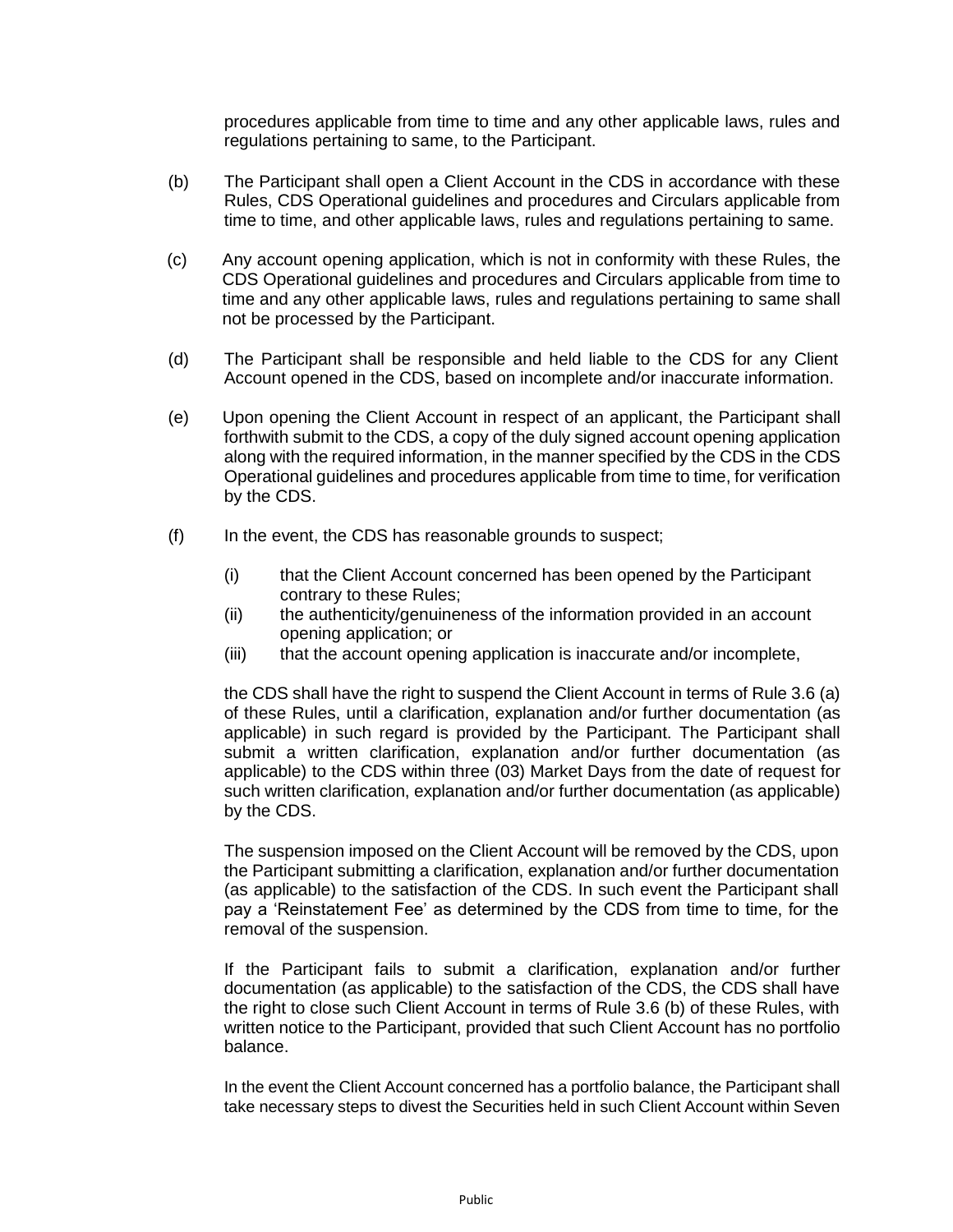(07) Market Days from the date of the written notice to the Participant and notify the CDS, in writing, no sooner the Securities have been divested. Upon receiving the said notice from the Participant, the CDS shall have the right to close such Client Account in terms of Rule 3.6 (b) of these Rules.

- (g) The Participant shall indemnify the CDS against any loss or damage incurred by the CDS pursuant to opening of a Client Account by a Participant, based on incomplete, inaccurate and/or fraudulent information/documentation.
- (h) Where a Participant fails to comply with any of the requirements stipulated in Rules 3.2 (a) to (f) above, the CDS may prohibit such Participant from opening Client Accounts in terms of this Rule.

During the period of prohibition, the CDS may require the Participant to open Client Accounts in the CDS, through the CDS in terms of Rule 3.2 (A) above, subject to a 'Processing Fee' as determined by the CDS from time to time.

## **3.3 Multiple Client Accounts**

- (a) A natural person is permitted to open and maintain more than one account in the following manner:
	- i. Accounts may be opened and maintained by a natural person through different Participants. The CDS shall assign a unique account number for such person with the participant code of the relevant Participant.
	- ii. A natural person shall not be permitted to open and maintain more than one account with the same Participant.
- (b) A body corporate is permitted to open and maintain more than one account through the same Participant or different Participants. When accounts are opened by a body corporate, the CDS shall assign a unique account number for such body corporate with the participant code of the relevant Participant.

A body corporate may open and maintain more than one account with the same Participant, provided that such accounts are opened and maintained for purposes such as:

- i. if required under a statute/CSE Rules.
- ii. segregation of portfolios.
- iii. any other similar purposes acceptable to the CDS.

Provided however, the CDS shall not recognize notice of any trust, expressed, implied or constructive in respect of such multiple Client Accounts and the CDS shall for all purposes consider that the name appearing first in the account title, as the registered owner of such account.

## **3.4 Operation of Client Accounts**

(a) All instructions relating to a Client Account shall be given by the Account Holder to CDS only through the Participant through which such Account Holder is registered. The CDS shall act upon such instructions without any further inquiries.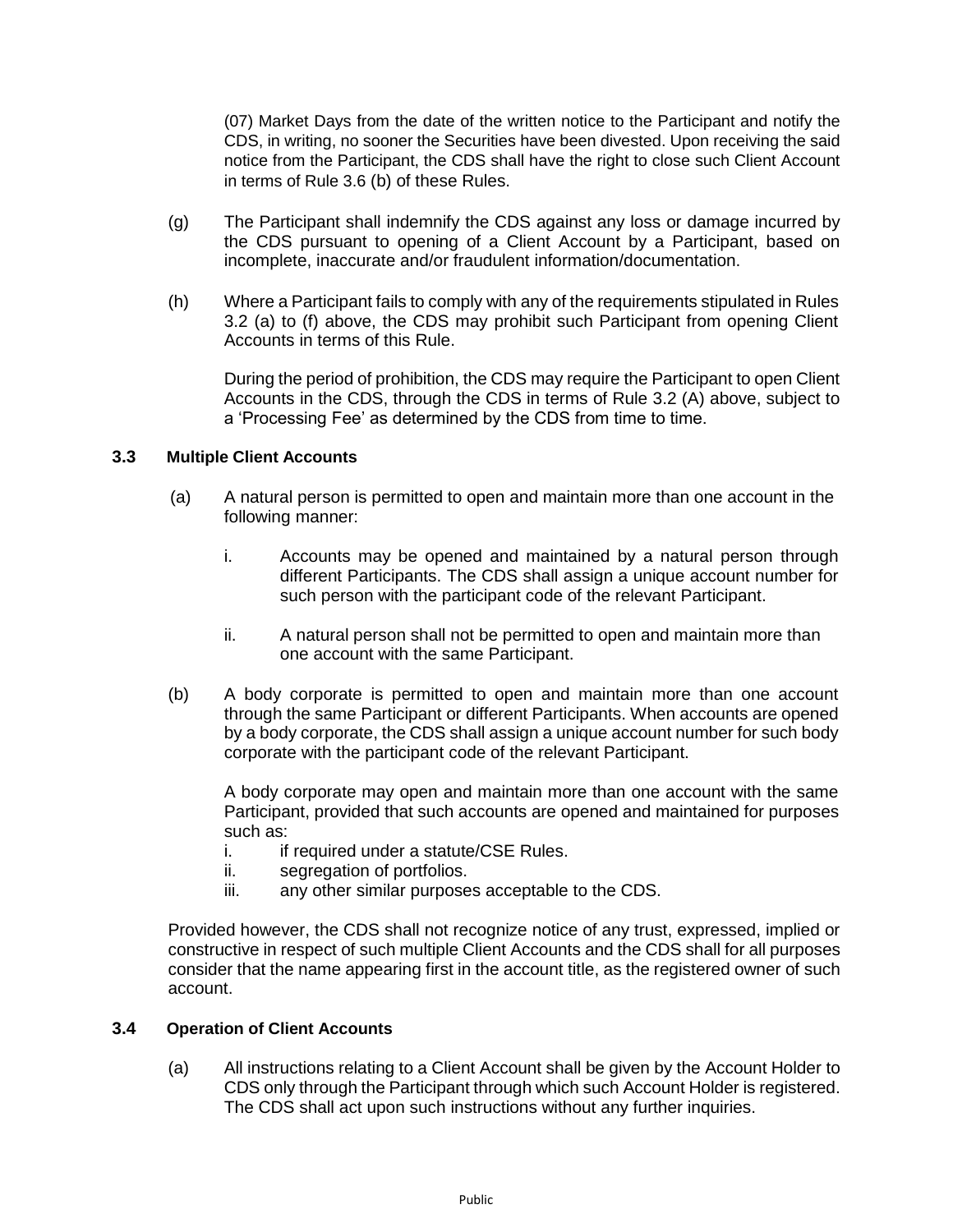CDS shall have no obligation to act on any instructions given by a Participant if such instructions do not, in the opinion of the CDS, contain sufficient details for CDS to act on. However upon concluding so, the CDS shall, within two (2) Market Days, inform the Participant of the additional information that would be required to effect such instructions.

- (b) The Participant shall be responsible and shall be held liable for communicating any incorrect or false information regarding Client Accounts to CDS.
- (c) Securities held in a Client Account shall be held by the CDS for and on behalf of the Account Holder for the sole purpose of facilitating scripless transactions in Securities. The obligations and liabilities of the CDS shall be limited to the provisions of these Rules.
- (d) In the event a Client Account has more than one name in the account title (other than joint accounts) the CDS shall only recognize, for the purpose of receiving instructions by the CDS, the person whose name appears first in the account title.
- (e) The CDS reserves the right to rectify any erroneous or inaccurate entry made to a Client Account at any time after such error/inaccuracy is detected.
- (f) When documents are returned by the CDS to Participants due to discrepancies, such documents shall be returned under cover of a 'returned document advice' specifying the reason/s for returning such documents. Participants shall collect such documents after due acknowledgement.

### **3.5 Entries made to a Client Account**

A Client Account shall be credited with Securities in the following instances:

- (a) Purchase of Securities into a Client Account as per Sections 4 and 10.
- (b) Dematerialization/deposit of Securities into a Client Account as per Section 5.
- (c) Direct deposit of Securities by a Listed Entity on behalf of an Account Holder.
- (d) Transfer of Securities into a Client Account as per Section 7 (A) or 7 (B) of these Rules.

A Client Account shall be debited with Securities in the following instances:

- (a) Sale of Securities from a Client Account as per Sections 4 and 10.
- (b) Rematerialisation/withdrawal of Securities from a Client Account as per Section 6.
- (c) Transfer of Securities as per Section 7 (A) or 7 (B) of these Rules.
- (d) Upon being notified by a Listed Entity of the following instances: - a repurchase of shares under the Companies Act,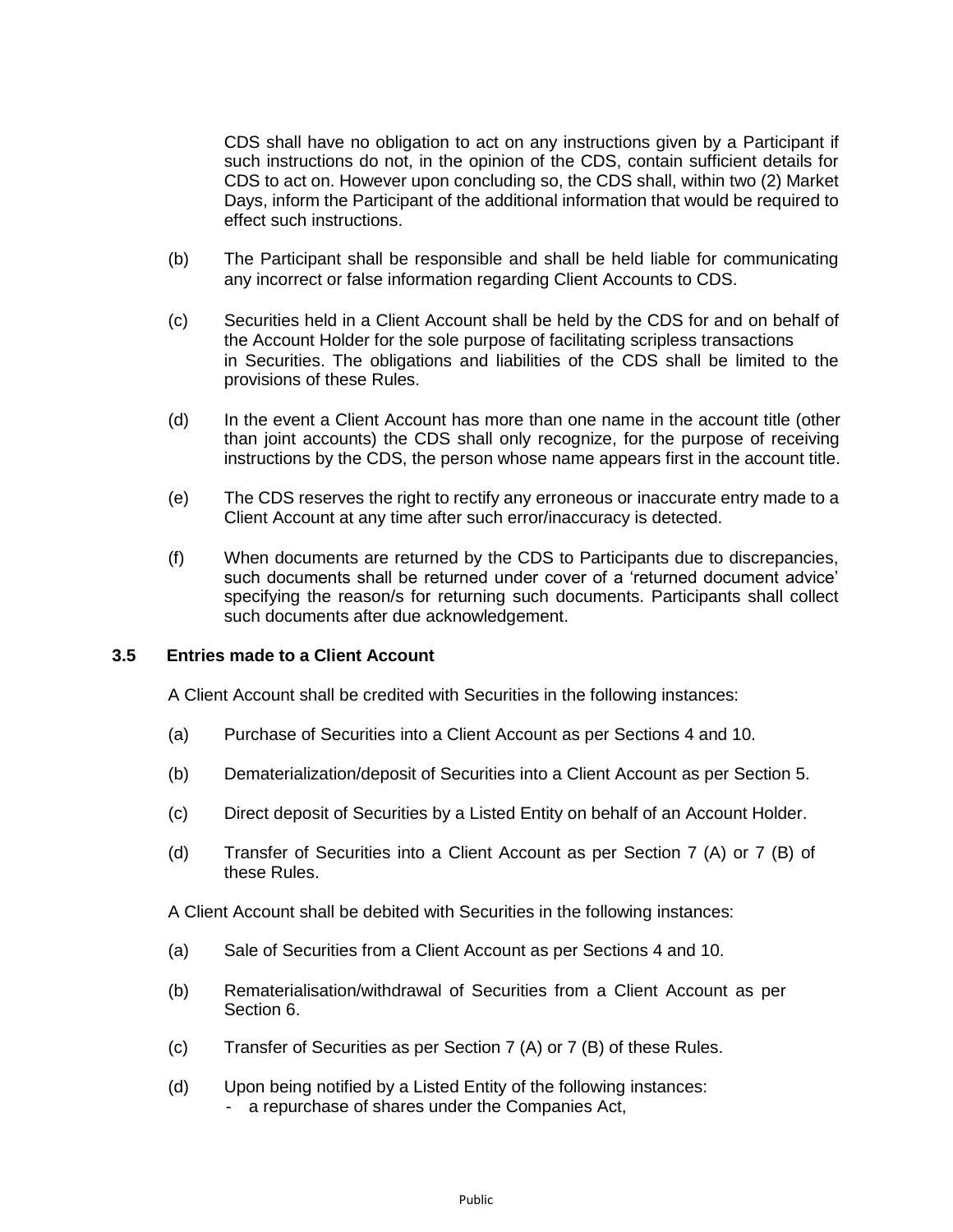- a minority buy-out by the Listed Entity under the Companies Act,
- a redemption of shares under the Companies Act.

## **3.6 Suspending/Closing a Client Account**

(a) Suspending a Client Account

The CDS shall suspend dealings on a Client Account:

- i. if instructed to do so by any of the following persons/institutions:
	- The Account Holder, through the Participant.
	- A court of law.
	- SEC.
- ii. on receipt of a certified copy of the death certificate issued by the relevant authority pertaining to the death of an Account Holder, through the relevant Participant.
- iii.  $\quad$  in terms of Rule 3.2 B (f) of these Rules.
- iv. in terms of Rule 14.2 of these Rules.
- (b) Closing a Client Account

The CDS shall close a Client Account;

- i. if instructed to do so by the Account Holder, through the Participant (after obtaining due clarifications which may be necessary).
- ii.  $\quad$  in terms of Rule 3.2 B (f) of these Rules.
- iii. in terms of Rule 3.7 (a) (iii).
- c) In the event a Client Account is suspended /closed, the CDS shall duly inform the relevant Account Holder through the Participant regarding the suspension/closure (as applicable) of the Client Account.

## **3.7 Non-Operative Client Accounts**

### **(a) Client Accounts without a portfolio balance**

If a Client Account without a portfolio balance was not operative for a period of three (3) years from the date of the last transaction carried out in such Client Account,

i. the CDS shall designate such account as a Non-Operative Client Account and send a notice to the relevant Participant informing that the account has been designated as a Non-Operative Client Account, due to the inactivity of such account.